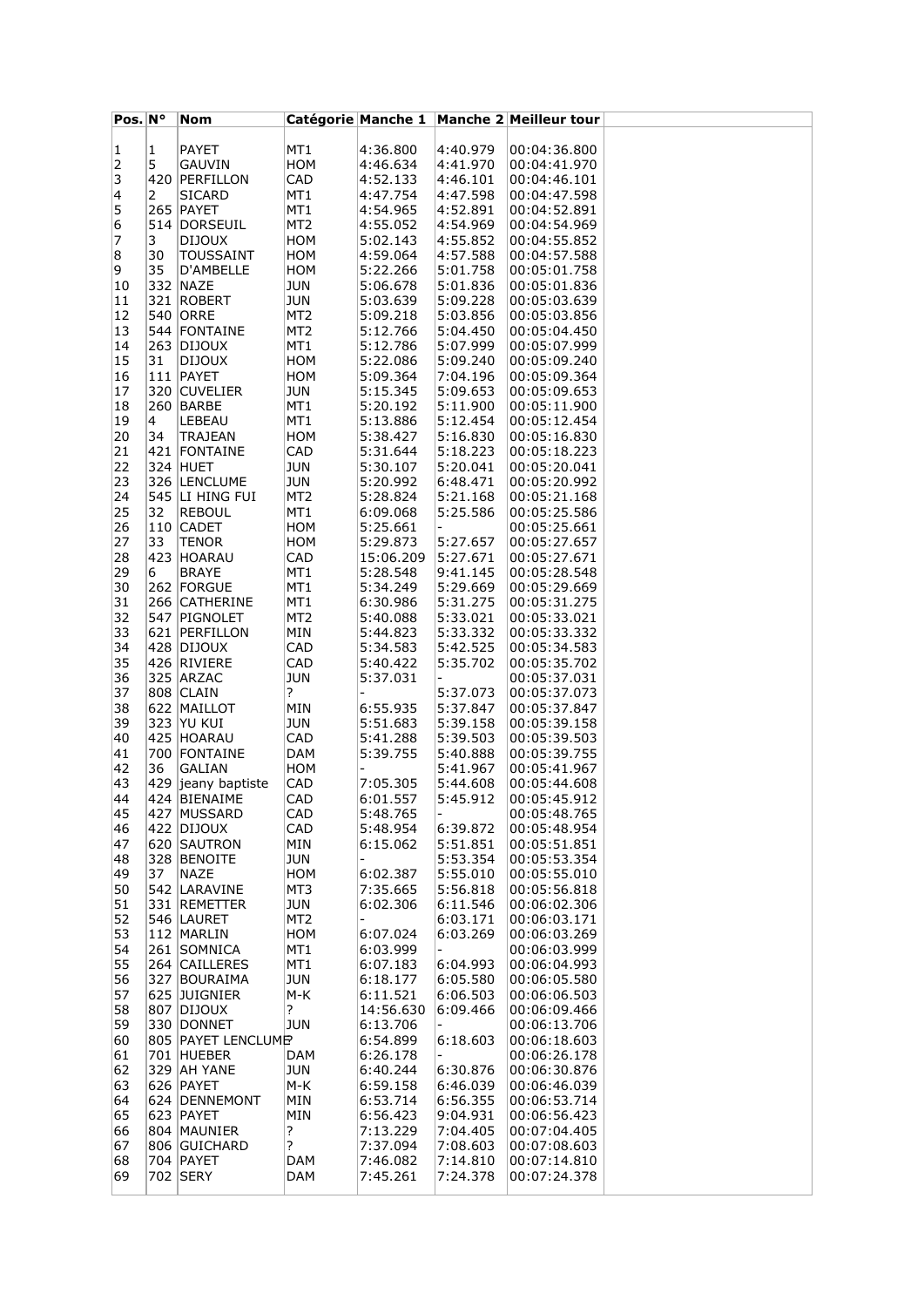| $Pos. N^{\circ}$ |             | Nom          |                 |                          | Catégorie Manche 1 Manche 2 Meilleur tour |  |
|------------------|-------------|--------------|-----------------|--------------------------|-------------------------------------------|--|
|                  |             |              |                 |                          |                                           |  |
| 70               |             | $ 541 $ BOOY | MT <sub>2</sub> | $\overline{\phantom{0}}$ | $\overline{a}$                            |  |
| 71               |             | 703 PAYET    | DAM             | $\overline{\phantom{a}}$ | $\overline{a}$                            |  |
| 72               |             | 322 SEVERIN  | <b>JUN</b>      | l –                      | $\overline{a}$                            |  |
| 73               |             | 543 TARBES   | MT <sub>2</sub> | $\blacksquare$           | ۰                                         |  |
| 74               | $ 7\rangle$ | ???          |                 | $\overline{\phantom{m}}$ | $\overline{\phantom{a}}$                  |  |
|                  |             |              |                 |                          |                                           |  |
|                  |             |              |                 |                          |                                           |  |
|                  |             |              |                 |                          |                                           |  |
|                  |             |              |                 |                          |                                           |  |
|                  |             |              |                 |                          |                                           |  |
|                  |             |              |                 |                          |                                           |  |
|                  |             |              |                 |                          |                                           |  |
|                  |             |              |                 |                          |                                           |  |
|                  |             |              |                 |                          |                                           |  |
|                  |             |              |                 |                          |                                           |  |
|                  |             |              |                 |                          |                                           |  |
|                  |             |              |                 |                          |                                           |  |
|                  |             |              |                 |                          |                                           |  |
|                  |             |              |                 |                          |                                           |  |
|                  |             |              |                 |                          |                                           |  |
|                  |             |              |                 |                          |                                           |  |
|                  |             |              |                 |                          |                                           |  |
|                  |             |              |                 |                          |                                           |  |
|                  |             |              |                 |                          |                                           |  |
|                  |             |              |                 |                          |                                           |  |
|                  |             |              |                 |                          |                                           |  |
|                  |             |              |                 |                          |                                           |  |
|                  |             |              |                 |                          |                                           |  |
|                  |             |              |                 |                          |                                           |  |
|                  |             |              |                 |                          |                                           |  |
|                  |             |              |                 |                          |                                           |  |
|                  |             |              |                 |                          |                                           |  |
|                  |             |              |                 |                          |                                           |  |
|                  |             |              |                 |                          |                                           |  |
|                  |             |              |                 |                          |                                           |  |
|                  |             |              |                 |                          |                                           |  |
|                  |             |              |                 |                          |                                           |  |
|                  |             |              |                 |                          |                                           |  |
|                  |             |              |                 |                          |                                           |  |
|                  |             |              |                 |                          |                                           |  |
|                  |             |              |                 |                          |                                           |  |
|                  |             |              |                 |                          |                                           |  |
|                  |             |              |                 |                          |                                           |  |
|                  |             |              |                 |                          |                                           |  |
|                  |             |              |                 |                          |                                           |  |
|                  |             |              |                 |                          |                                           |  |
|                  |             |              |                 |                          |                                           |  |
|                  |             |              |                 |                          |                                           |  |
|                  |             |              |                 |                          |                                           |  |
|                  |             |              |                 |                          |                                           |  |
|                  |             |              |                 |                          |                                           |  |
|                  |             |              |                 |                          |                                           |  |
|                  |             |              |                 |                          |                                           |  |
|                  |             |              |                 |                          |                                           |  |
|                  |             |              |                 |                          |                                           |  |
|                  |             |              |                 |                          |                                           |  |
|                  |             |              |                 |                          |                                           |  |
|                  |             |              |                 |                          |                                           |  |
|                  |             |              |                 |                          |                                           |  |
|                  |             |              |                 |                          |                                           |  |
|                  |             |              |                 |                          |                                           |  |
|                  |             |              |                 |                          |                                           |  |
|                  |             |              |                 |                          |                                           |  |
|                  |             |              |                 |                          |                                           |  |
|                  |             |              |                 |                          |                                           |  |
|                  |             |              |                 |                          |                                           |  |
|                  |             |              |                 |                          |                                           |  |
|                  |             |              |                 |                          |                                           |  |
|                  |             |              |                 |                          |                                           |  |
|                  |             |              |                 |                          |                                           |  |
|                  |             |              |                 |                          |                                           |  |
|                  |             |              |                 |                          |                                           |  |
|                  |             |              |                 |                          |                                           |  |
|                  |             |              |                 |                          |                                           |  |
|                  |             |              |                 |                          |                                           |  |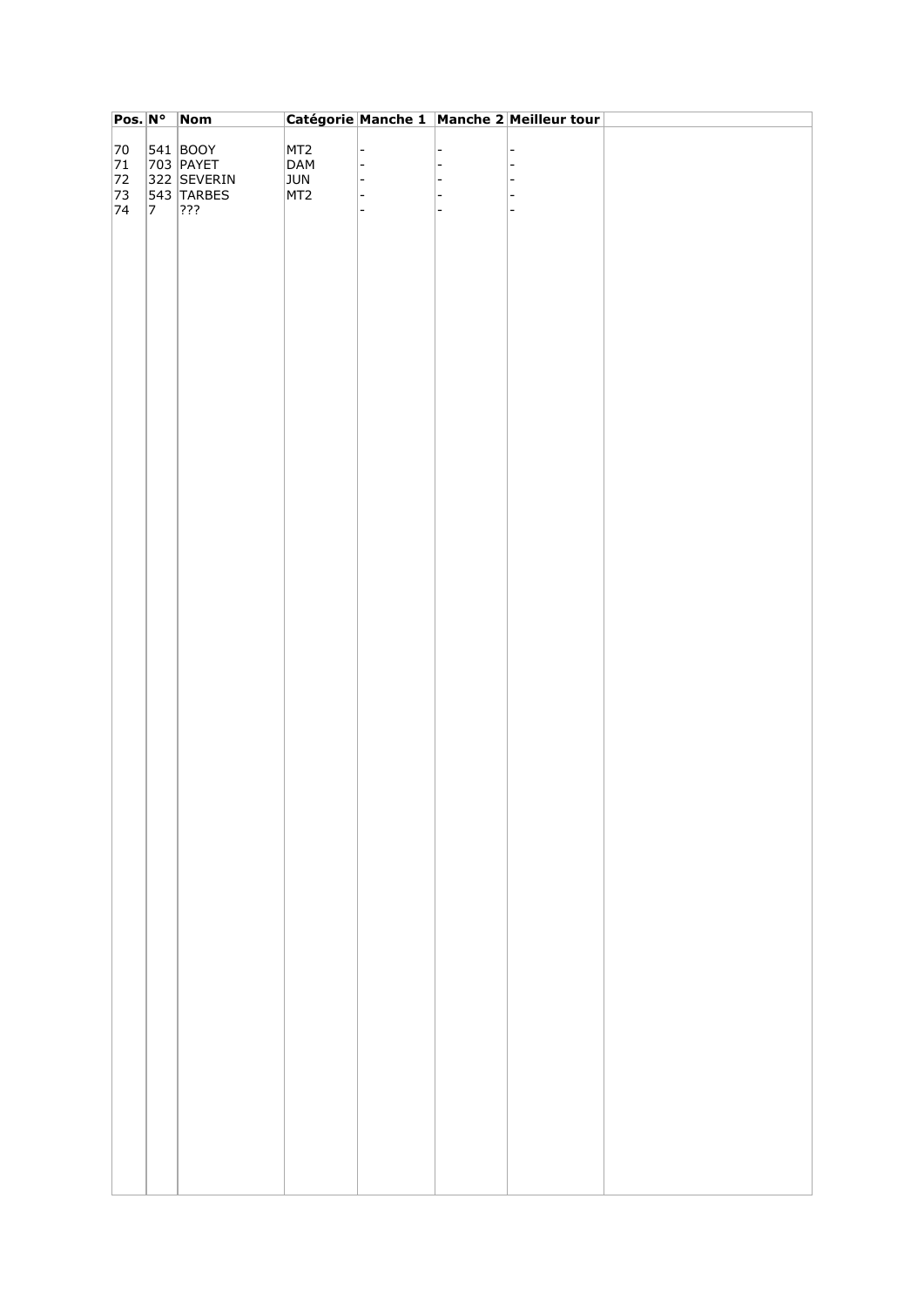| $Pos.$ N°               |     | Nom                |                 |           |                          | Catégorie Manche 1 Manche 2 Meilleur tour |  |
|-------------------------|-----|--------------------|-----------------|-----------|--------------------------|-------------------------------------------|--|
|                         |     |                    |                 |           |                          |                                           |  |
| 1                       | 7   | ???                |                 |           |                          |                                           |  |
|                         |     | 808 CLAIN          |                 |           |                          |                                           |  |
| 1                       |     |                    | ?               |           | 5:37.073                 | 00:05:37.073                              |  |
| 2                       |     | 807 DIJOUX         | ?               | 14:56.630 | 6:09.466                 | 00:06:09.466                              |  |
| 3                       |     | 805 PAYET LENCLUME | ?               | 6:54.899  | 6:18.603                 | 00:06:18.603                              |  |
| 4                       |     | 804 MAUNIER        | ?               | 7:13.229  | 7:04.405                 | 00:07:04.405                              |  |
| 5                       |     | 806 GUICHARD       | ?               | 7:37.094  | 7:08.603                 | 00:07:08.603                              |  |
|                         |     |                    |                 |           |                          |                                           |  |
| 1                       |     | 420 PERFILLON      | CAD             | 4:52.133  | 4:46.101                 | 00:04:46.101                              |  |
| 2                       |     | 421 FONTAINE       | CAD             | 5:31.644  | 5:18.223                 | 00:05:18.223                              |  |
| 3                       |     | 423 HOARAU         | CAD             | 15:06.209 | 5:27.671                 | 00:05:27.671                              |  |
| 4                       |     | 428 DIJOUX         | CAD             | 5:34.583  | 5:42.525                 | 00:05:34.583                              |  |
| 5                       |     | 426 RIVIERE        | CAD             | 5:40.422  | 5:35.702                 | 00:05:35.702                              |  |
|                         |     |                    |                 |           |                          |                                           |  |
| 6                       |     | 425 HOARAU         | CAD             | 5:41.288  | 5:39.503                 | 00:05:39.503                              |  |
| 7                       |     | 429 jeany baptiste | CAD             | 7:05.305  | 5:44.608                 | 00:05:44.608                              |  |
| 8                       |     | 424 BIENAIME       | CAD             | 6:01.557  | 5:45.912                 | 00:05:45.912                              |  |
| 9                       |     | 427 MUSSARD        | CAD             | 5:48.765  | $\blacksquare$           | 00:05:48.765                              |  |
| 10                      |     | 422 DIJOUX         | CAD             | 5:48.954  | 6:39.872                 | 00:05:48.954                              |  |
|                         |     |                    |                 |           |                          |                                           |  |
| 1                       |     | 700 FONTAINE       | DAM             | 5:39.755  | 5:40.888                 | 00:05:39.755                              |  |
| 2                       |     | 701 HUEBER         | <b>DAM</b>      | 6:26.178  | $\overline{\phantom{0}}$ | 00:06:26.178                              |  |
| 3                       |     | 704 PAYET          | DAM             | 7:46.082  | 7:14.810                 | 00:07:14.810                              |  |
| 4                       |     | 702 SERY           | <b>DAM</b>      | 7:45.261  | 7:24.378                 | 00:07:24.378                              |  |
| 5                       |     | 703   PAYET        | DAM             |           |                          |                                           |  |
|                         |     |                    |                 |           |                          |                                           |  |
| 1                       | 5   | GAUVIN             | <b>HOM</b>      | 4:46.634  | 4:41.970                 | 00:04:41.970                              |  |
| 2                       | 3   | <b>DIJOUX</b>      | <b>HOM</b>      | 5:02.143  | 4:55.852                 | 00:04:55.852                              |  |
| 3                       | 30  | TOUSSAINT          | HOM             | 4:59.064  | 4:57.588                 | 00:04:57.588                              |  |
| $\overline{\mathbf{4}}$ | 35  | D'AMBELLE          | <b>HOM</b>      | 5:22.266  | 5:01.758                 | 00:05:01.758                              |  |
| 5                       | 31  | <b>DIJOUX</b>      | <b>HOM</b>      | 5:22.086  | 5:09.240                 | 00:05:09.240                              |  |
|                         |     |                    |                 |           |                          |                                           |  |
| 6                       |     | 111 PAYET          | HOM             | 5:09.364  | 7:04.196                 | 00:05:09.364                              |  |
| 7                       | 34  | <b>TRAJEAN</b>     | <b>HOM</b>      | 5:38.427  | 5:16.830                 | 00:05:16.830                              |  |
| 8                       |     | 110 CADET          | <b>HOM</b>      | 5:25.661  | $\overline{\phantom{a}}$ | 00:05:25.661                              |  |
| 9                       | 33  | <b>TENOR</b>       | <b>HOM</b>      | 5:29.873  | 5:27.657                 | 00:05:27.657                              |  |
| 10                      | 36  | GALIAN             | <b>HOM</b>      |           | 5:41.967                 | 00:05:41.967                              |  |
|                         |     |                    |                 |           |                          |                                           |  |
| 11                      | 37  | NAZE               | <b>HOM</b>      | 6:02.387  | 5:55.010                 | 00:05:55.010                              |  |
| 12                      |     | 112 MARLIN         | HOM             | 6:07.024  | 6:03.269                 | 00:06:03.269                              |  |
| 1                       |     | 332 NAZE           | <b>JUN</b>      | 5:06.678  | 5:01.836                 | 00:05:01.836                              |  |
| 2                       |     | 321 ROBERT         | JUN             | 5:03.639  | 5:09.228                 | 00:05:03.639                              |  |
| 3                       |     | 320 CUVELIER       | <b>JUN</b>      | 5:15.345  | 5:09.653                 | 00:05:09.653                              |  |
| 4                       |     | 324 HUET           |                 | 5:30.107  | 5:20.041                 | 00:05:20.041                              |  |
|                         |     |                    | JUN             |           |                          |                                           |  |
| 5                       |     | 326 LENCLUME       | <b>JUN</b>      | 5:20.992  | 6:48.471                 | 00:05:20.992                              |  |
| 6                       |     | 325 ARZAC          | JUN             | 5:37.031  | $\overline{\phantom{a}}$ | 00:05:37.031                              |  |
| 7                       |     | 323 YU KUI         | <b>JUN</b>      | 5:51.683  | 5:39.158                 | 00:05:39.158                              |  |
| 8                       |     | 328 BENOITE        | <b>JUN</b>      |           | 5:53.354                 | 00:05:53.354                              |  |
| 9                       |     | 331 REMETTER       | JUN             | 6:02.306  | 6:11.546                 | 00:06:02.306                              |  |
|                         |     |                    |                 |           |                          |                                           |  |
| 10                      | 327 | BOURAIMA           | JUN             | 6:18.177  | 6:05.580                 | 00:06:05.580                              |  |
| 11                      |     | 330 DONNET         | JUN             | 6:13.706  | $\overline{\phantom{0}}$ | 00:06:13.706                              |  |
| 12                      |     | 329  AH YANE       | JUN             | 6:40.244  | 6:30.876                 | 00:06:30.876                              |  |
| 13                      |     | 322 SEVERIN        | <b>JUN</b>      |           |                          |                                           |  |
| 1                       |     | 621 PERFILLON      | MIN             | 5:44.823  | 5:33.332                 | 00:05:33.332                              |  |
|                         |     |                    |                 |           |                          |                                           |  |
| 2                       |     | 622 MAILLOT        | MIN             | 6:55.935  | 5:37.847                 | 00:05:37.847                              |  |
| 3                       |     | 620 SAUTRON        | MIN             | 6:15.062  | 5:51.851                 | 00:05:51.851                              |  |
| 4                       |     | 624 DENNEMONT      | MIN             | 6:53.714  | 6:56.355                 | 00:06:53.714                              |  |
| 5                       |     | 623 PAYET          | MIN             | 6:56.423  | 9:04.931                 | 00:06:56.423                              |  |
| 1                       |     | 625 JUIGNIER       | M-K             | 6:11.521  | 6:06.503                 | 00:06:06.503                              |  |
|                         |     |                    |                 |           |                          |                                           |  |
| 2                       |     | 626 PAYET          | M-K             | 6:59.158  | 6:46.039                 | 00:06:46.039                              |  |
| 1                       | 1   | <b>PAYET</b>       | MT1             | 4:36.800  | 4:40.979                 | 00:04:36.800                              |  |
| 2                       | 2   | <b>SICARD</b>      | MT1             | 4:47.754  | 4:47.598                 | 00:04:47.598                              |  |
| 3                       |     | <b>265 PAYET</b>   | MT1             | 4:54.965  | 4:52.891                 | 00:04:52.891                              |  |
| 4                       |     | 263 DIJOUX         | MT1             | 5:12.786  | 5:07.999                 | 00:05:07.999                              |  |
| 5                       |     | 260 BARBE          | MT1             | 5:20.192  | 5:11.900                 | 00:05:11.900                              |  |
|                         |     |                    |                 |           |                          |                                           |  |
| 6                       | 4   | LEBEAU             | MT1             | 5:13.886  | 5:12.454                 | 00:05:12.454                              |  |
| 7                       | 32  | <b>REBOUL</b>      | MT1             | 6:09.068  | 5:25.586                 | 00:05:25.586                              |  |
| 8                       | 6   | <b>BRAYE</b>       | MT1             | 5:28.548  | 9:41.145                 | 00:05:28.548                              |  |
| 9                       |     | 262 FORGUE         | MT1             | 5:34.249  | 5:29.669                 | 00:05:29.669                              |  |
| 10                      |     | 266 CATHERINE      | MT1             | 6:30.986  | 5:31.275                 | 00:05:31.275                              |  |
|                         |     |                    |                 |           |                          |                                           |  |
| 11                      |     | 261 SOMNICA        | MT1             | 6:03.999  |                          | 00:06:03.999                              |  |
| 12                      |     | 264 CAILLERES      | MT1             | 6:07.183  | 6:04.993                 | 00:06:04.993                              |  |
| 1                       |     | 514 DORSEUIL       | MT2             | 4:55.052  | 4:54.969                 | 00:04:54.969                              |  |
| 2                       |     | 540 ORRE           | MT <sub>2</sub> | 5:09.218  | 5:03.856                 | 00:05:03.856                              |  |
| 3                       |     | 544 FONTAINE       | MT <sub>2</sub> | 5:12.766  | 5:04.450                 | 00:05:04.450                              |  |
| 4                       |     |                    |                 |           |                          |                                           |  |
|                         |     | 545 LI HING FUI    | MT2             | 5:28.824  | 5:21.168                 | 00:05:21.168                              |  |
|                         |     |                    |                 |           |                          |                                           |  |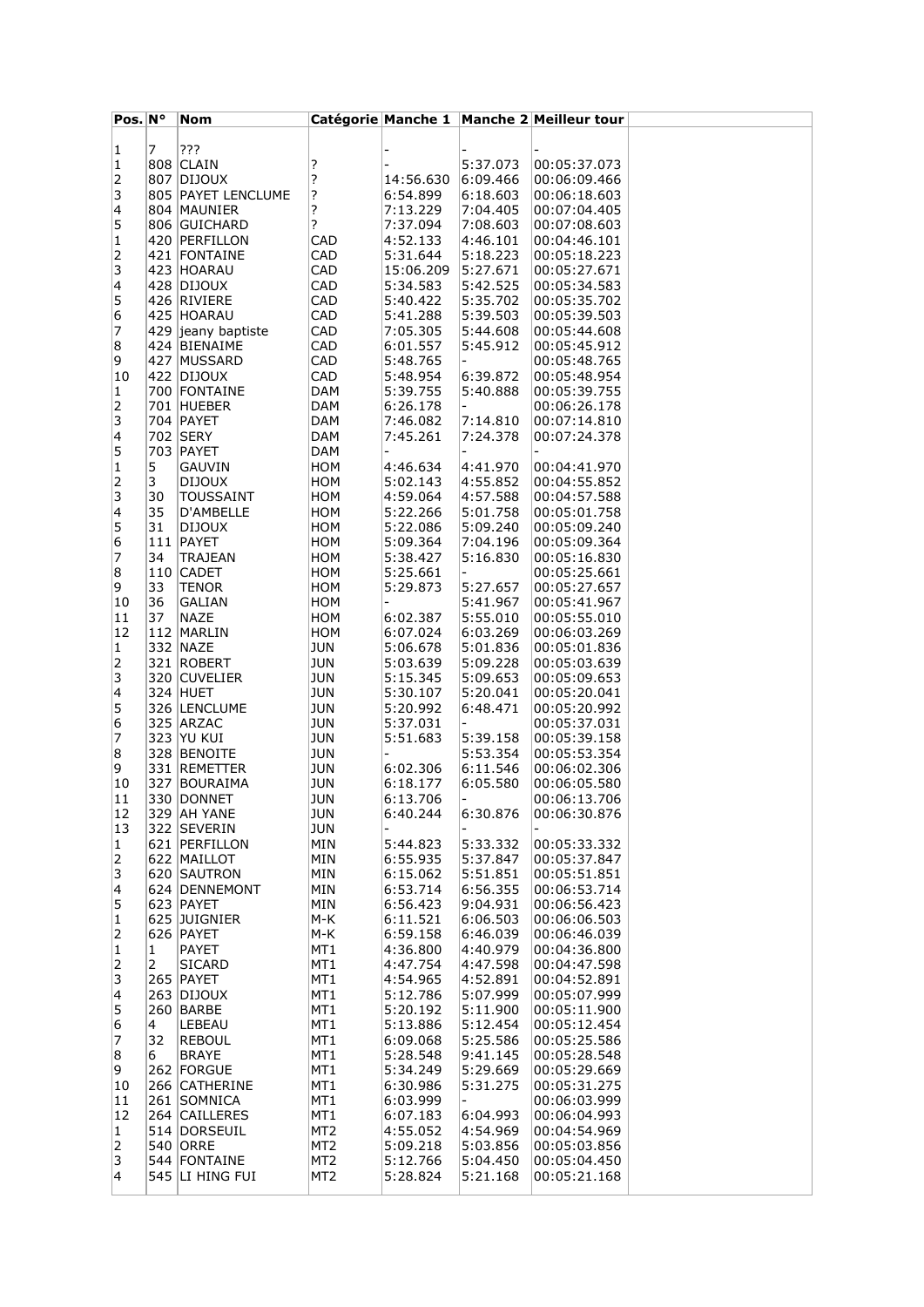| Pos. Nº   | <b>Nom</b>   |                 |                |          | Catégorie Manche 1 Manche 2 Meilleur tour |  |
|-----------|--------------|-----------------|----------------|----------|-------------------------------------------|--|
| 5         | 547 PIGNOLET | MT <sub>2</sub> | 5:40.088       | 5:33.021 | 00:05:33.021                              |  |
| 6         | 546 LAURET   | MT <sub>2</sub> | $\overline{a}$ | 6:03.171 | 00:06:03.171                              |  |
| 7         | 541 BOOY     | MT <sub>2</sub> | $\overline{a}$ | - 1      | l –                                       |  |
| 8         | 543 TARBES   | MT <sub>2</sub> |                |          |                                           |  |
| $\vert$ 1 | 542 LARAVINE | MT3             | 7:35.665       | 5:56.818 | 00:05:56.818                              |  |
|           |              |                 |                |          |                                           |  |
|           |              |                 |                |          |                                           |  |
|           |              |                 |                |          |                                           |  |
|           |              |                 |                |          |                                           |  |
|           |              |                 |                |          |                                           |  |
|           |              |                 |                |          |                                           |  |
|           |              |                 |                |          |                                           |  |
|           |              |                 |                |          |                                           |  |
|           |              |                 |                |          |                                           |  |
|           |              |                 |                |          |                                           |  |
|           |              |                 |                |          |                                           |  |
|           |              |                 |                |          |                                           |  |
|           |              |                 |                |          |                                           |  |
|           |              |                 |                |          |                                           |  |
|           |              |                 |                |          |                                           |  |
|           |              |                 |                |          |                                           |  |
|           |              |                 |                |          |                                           |  |
|           |              |                 |                |          |                                           |  |
|           |              |                 |                |          |                                           |  |
|           |              |                 |                |          |                                           |  |
|           |              |                 |                |          |                                           |  |
|           |              |                 |                |          |                                           |  |
|           |              |                 |                |          |                                           |  |
|           |              |                 |                |          |                                           |  |
|           |              |                 |                |          |                                           |  |
|           |              |                 |                |          |                                           |  |
|           |              |                 |                |          |                                           |  |
|           |              |                 |                |          |                                           |  |
|           |              |                 |                |          |                                           |  |
|           |              |                 |                |          |                                           |  |
|           |              |                 |                |          |                                           |  |
|           |              |                 |                |          |                                           |  |
|           |              |                 |                |          |                                           |  |
|           |              |                 |                |          |                                           |  |
|           |              |                 |                |          |                                           |  |
|           |              |                 |                |          |                                           |  |
|           |              |                 |                |          |                                           |  |
|           |              |                 |                |          |                                           |  |
|           |              |                 |                |          |                                           |  |
|           |              |                 |                |          |                                           |  |
|           |              |                 |                |          |                                           |  |
|           |              |                 |                |          |                                           |  |
|           |              |                 |                |          |                                           |  |
|           |              |                 |                |          |                                           |  |
|           |              |                 |                |          |                                           |  |
|           |              |                 |                |          |                                           |  |
|           |              |                 |                |          |                                           |  |
|           |              |                 |                |          |                                           |  |
|           |              |                 |                |          |                                           |  |
|           |              |                 |                |          |                                           |  |
|           |              |                 |                |          |                                           |  |
|           |              |                 |                |          |                                           |  |
|           |              |                 |                |          |                                           |  |
|           |              |                 |                |          |                                           |  |
|           |              |                 |                |          |                                           |  |
|           |              |                 |                |          |                                           |  |
|           |              |                 |                |          |                                           |  |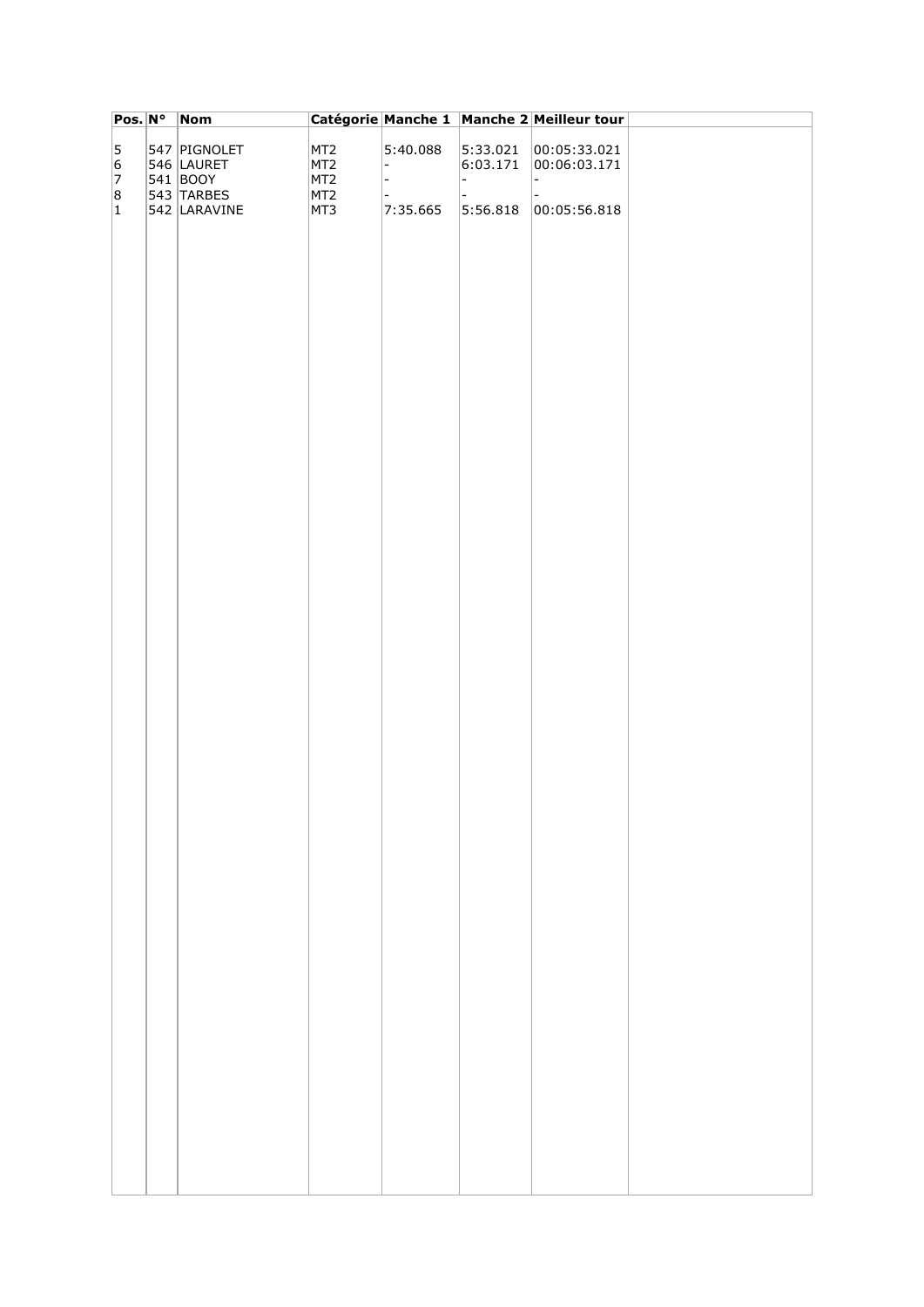| Pos. N°         |    | <b>Nom</b>             |                 |          |                      |                      | Catégorie Classe Manche 1 Manche 2 Meilleur tour |  |
|-----------------|----|------------------------|-----------------|----------|----------------------|----------------------|--------------------------------------------------|--|
|                 |    |                        |                 |          |                      |                      |                                                  |  |
| $\vert$ 1<br> 2 | 35 | 265 PAYET<br>D'AMBELLE | MT1<br>HOM      | ST<br>ST | 4:54.965<br>5:22.266 | 4:52.891<br>5:01.758 | 00:04:52.891<br> 00:05:01.758                    |  |
| 3               |    | $545$ $LI$ hing fui    | MT <sub>2</sub> | ST       | 5:28.824             | 5:21.168             | 00:05:21.168                                     |  |
| $\vert 4 \vert$ | 36 | GALIAN                 | HOM             | ST       |                      | 5:41.967             | 00:05:41.967                                     |  |
| 5               |    | 331 REMETTER           | JUN             | ST       | 6:02.306             | 6:11.546             | 00:06:02.306                                     |  |
| 6               |    | 112 MARLIN             | HOM             | ST       | 6:07.024             | 6:03.269             | 00:06:03.269                                     |  |
| 7               |    | 330 DONNET             | <b>JUN</b>      | ST       | 6:13.706             | $\blacksquare$       | 00:06:13.706                                     |  |
|                 |    |                        |                 |          |                      |                      |                                                  |  |
|                 |    |                        |                 |          |                      |                      |                                                  |  |
|                 |    |                        |                 |          |                      |                      |                                                  |  |
|                 |    |                        |                 |          |                      |                      |                                                  |  |
|                 |    |                        |                 |          |                      |                      |                                                  |  |
|                 |    |                        |                 |          |                      |                      |                                                  |  |
|                 |    |                        |                 |          |                      |                      |                                                  |  |
|                 |    |                        |                 |          |                      |                      |                                                  |  |
|                 |    |                        |                 |          |                      |                      |                                                  |  |
|                 |    |                        |                 |          |                      |                      |                                                  |  |
|                 |    |                        |                 |          |                      |                      |                                                  |  |
|                 |    |                        |                 |          |                      |                      |                                                  |  |
|                 |    |                        |                 |          |                      |                      |                                                  |  |
|                 |    |                        |                 |          |                      |                      |                                                  |  |
|                 |    |                        |                 |          |                      |                      |                                                  |  |
|                 |    |                        |                 |          |                      |                      |                                                  |  |
|                 |    |                        |                 |          |                      |                      |                                                  |  |
|                 |    |                        |                 |          |                      |                      |                                                  |  |
|                 |    |                        |                 |          |                      |                      |                                                  |  |
|                 |    |                        |                 |          |                      |                      |                                                  |  |
|                 |    |                        |                 |          |                      |                      |                                                  |  |
|                 |    |                        |                 |          |                      |                      |                                                  |  |
|                 |    |                        |                 |          |                      |                      |                                                  |  |
|                 |    |                        |                 |          |                      |                      |                                                  |  |
|                 |    |                        |                 |          |                      |                      |                                                  |  |
|                 |    |                        |                 |          |                      |                      |                                                  |  |
|                 |    |                        |                 |          |                      |                      |                                                  |  |
|                 |    |                        |                 |          |                      |                      |                                                  |  |
|                 |    |                        |                 |          |                      |                      |                                                  |  |
|                 |    |                        |                 |          |                      |                      |                                                  |  |
|                 |    |                        |                 |          |                      |                      |                                                  |  |
|                 |    |                        |                 |          |                      |                      |                                                  |  |
|                 |    |                        |                 |          |                      |                      |                                                  |  |
|                 |    |                        |                 |          |                      |                      |                                                  |  |
|                 |    |                        |                 |          |                      |                      |                                                  |  |
|                 |    |                        |                 |          |                      |                      |                                                  |  |
|                 |    |                        |                 |          |                      |                      |                                                  |  |
|                 |    |                        |                 |          |                      |                      |                                                  |  |
|                 |    |                        |                 |          |                      |                      |                                                  |  |
|                 |    |                        |                 |          |                      |                      |                                                  |  |
|                 |    |                        |                 |          |                      |                      |                                                  |  |
|                 |    |                        |                 |          |                      |                      |                                                  |  |
|                 |    |                        |                 |          |                      |                      |                                                  |  |
|                 |    |                        |                 |          |                      |                      |                                                  |  |
|                 |    |                        |                 |          |                      |                      |                                                  |  |
|                 |    |                        |                 |          |                      |                      |                                                  |  |
|                 |    |                        |                 |          |                      |                      |                                                  |  |
|                 |    |                        |                 |          |                      |                      |                                                  |  |
|                 |    |                        |                 |          |                      |                      |                                                  |  |
|                 |    |                        |                 |          |                      |                      |                                                  |  |
|                 |    |                        |                 |          |                      |                      |                                                  |  |
|                 |    |                        |                 |          |                      |                      |                                                  |  |
|                 |    |                        |                 |          |                      |                      |                                                  |  |